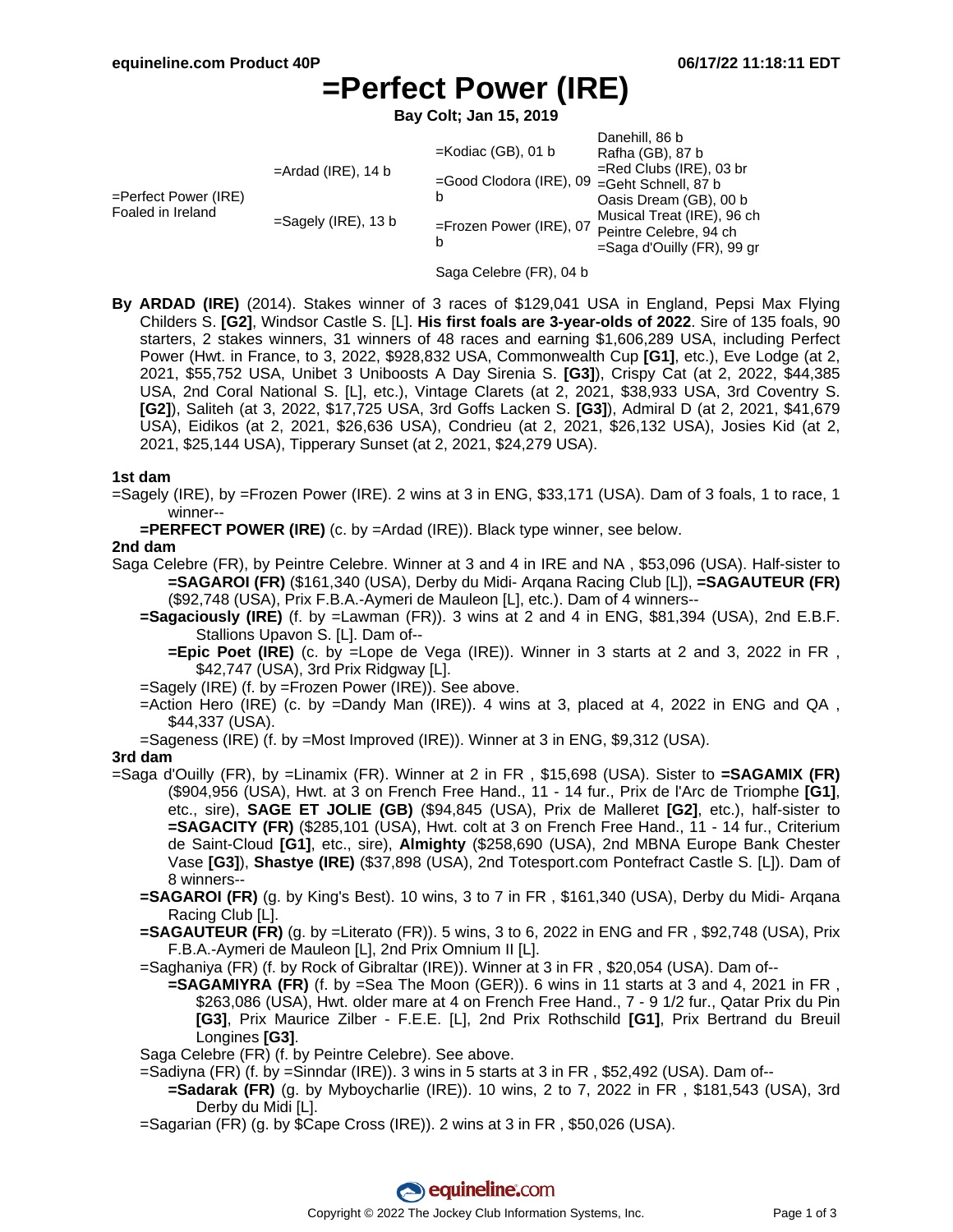### **=Perfect Power (IRE)**

**Bay Colt; Jan 15, 2019**

=Sagariya (FR) (f. by Shamardal). Winner at 3 in FR , \$26,479 (USA). Producer.

=Sadaliya (FR) (f. by =Xaar (GB)). Winner at 2 in FR , \$10,548 (USA). Producer.

**4th dam**

- **SAGANECA**, by Sagace (FR). Winner at 3 in FR , placed at 4 and 5 in ITY and NA , \$251,383 (USA), Hwt. older mare at 4 on European Free Hand., 11 - 13 1/2 fur., Hwt. older mare at 4 on Italian Free Hand., 11 - 14 fur., CIGA Prix de Royallieu **[G2]**, 2nd Gran Premio di Milano **[G1]**, 3rd Prix des Tourelles [L], Estrapade S. -R (SA, \$7,500). Dam of 9 winners, including--
	- **=SAGAMIX (FR)** (c. by =Linamix (FR)). 4 wins in 7 starts at 3 in FR , \$904,956 (USA), Hwt. at 3 on French Free Hand., 11 - 14 fur., Prix de l'Arc de Triomphe **[G1]**, Prix Niel **[G2]**, 3rd Grand Prix de Saint-Cloud **[G1]**. Sire.
	- **=SAGACITY (FR)** (c. by \$Highest Honor (FR)). 2 wins at 2 in FR , \$285,101 (USA), Hwt. colt at 3 on French Free Hand., 11 - 14 fur., Criterium de Saint-Cloud **[G1]**, 2nd Prix Hocquart **[G2]**, Prix Exbury **[G3]**, Prix du Prince d'Orange **[G3]**, 3rd Prix de l'Arc de Triomphe Lucien Barriere **[G1]**, Prix Guillaume d'Ornano **[G2]**. Sire.
	- **SAGE ET JOLIE (GB)** (f. by =Linamix (FR)). 3 wins in 5 starts at 3 in FR , \$94,845 (USA), Prix de Malleret **[G2]**, 2nd Prix de la Nonette Japan Racing Association **[G3]**, 3rd Prix de Royaumont **[G3]**.
		- **=SAGEBURG (IRE)** (c. by Johannesburg). 4 wins at 3 and 4 in FR , \$536,733 (USA), Hwt. older horse at 4 on French Free Hand., 7 - 9 1/2 fur., Prix d'Ispahan **[G1]**, Prix Ridgway [L], 2nd Qatar Prix Daniel Wildenstein **[G2]**, 3rd Prix du Moulin de Longchamp **[G1]**, Prix Ganay-Grand Prix du 40th Anniversaire Air Mauritius **[G1]**. Sire.
		- **=Saghann (IRE)** (g. by =Monsun (GER)). Winner at 3 and 4 in AUS and FR , \$112,686 (USA), 2nd Prix de l'Avre [L].
	- **Almighty** (c. by Sadler's Wells). 5 wins, 2 to 6 in HK and IRE, placed at 3 in ENG, \$258,690 (USA), 2nd MBNA Europe Bank Chester Vase **[G3]**.
	- **Shastye (IRE)** (f. by Danehill). Winner at 3 and 4 in ENG, \$37,898 (USA), 2nd Totesport.com Pontefract Castle S. [L].
		- **JAPAN (GB)** (c. by \$Galileo (IRE)). 7 wins, 2 to 5, 2021 in ENG, FR and IRE, placed at 5, 2021 in NA , \$2,537,828 (USA), Hwt. at 3 on European Free Hand., 9 1/2 - 11 fur., Hwt. at 3 on English Free Hand., 11 - 14 fur., Hwt. at 3 on English Free Hand., 9 1/2 - 11 fur., Hwt. at 3 on Irish Free Hand., 11 - 14 fur., Hwt. at 3 on Irish Free Hand., 9 1/2 - 11 fur., Juddmonte International S. **[G1]**, Juddmonte Grand Prix de Paris **[G1]**, King Edward VII S. **[G2]**, Beresford S. **[G2]**, Tote+ Pays You More At Tote.co.uk Ormonde S. **[G3]**, etc.
		- **MOGUL (GB)** (c. by \$Galileo (IRE)). 5 wins, 2 to 3, placed at 4, 2021 in ENG, FR , IRE and HK , \$2,222,385 (USA), Longines Hong Kong Vase **[G1]**, Juddmonte Grand Prix de Paris **[G1]**, KPMG Champions Golden Fleece Juvenile S. **[G2]**, John Pearce Racing Gordon S. **[G3]**, 3rd Prix Ganay **[G1]**, etc.
		- **SECRET GESTURE (GB)** (f. by \$Galileo (IRE)). 4 wins, 2 to 5 in ENG, placed, 3 to 5 in FR , GER and NA , \$746,427 (USA), Betfred Middleton S. **[G2]**, Betfred the Bonus King Oaks Trial [L], Voute Sales Warwickshire Oaks S. [L], 2nd Investec Epsom Oaks **[G1]**, Henkel-Preis der Diana-Deutsches Stuten-Derby-German Oaks **[G1]**, etc.
		- **=MAURUS (GB)** (g. by =Medicean (GB)). 7 wins, 3 to 8 in AUS, \$510,297 (USA), Channel 7 Ipswich Cup [L], Navigate Advisors Wagga Wagga Gold Cup [L], 2nd Sporting Globe JRA Cup **[G3]**, Daily Telegraph Neville Sellwood S. **[G3]**, Channel Seven Premiers Cup **[G3]**, etc.
		- **=SIR ISAAC NEWTON (GB)** (g. by \$Galileo (IRE)). 3 wins, 3 to 4 in ENG and IRE, placed at 6 and 7 in AUS, \$405,120 (USA), Finlay Volvo International S. **[G3]**, Wolferton H. [L], 3rd Drinkwise JRA Cup **[G3]**, Tri Equestrian Silver S. [L].
	- =Saga d'Ouilly (FR) (f. by =Linamix (FR)). See above.
	- =Piping (IRE) (f. by \$Montjeu (IRE)). Unraced in Ireland.
	- **=The Grand Visir (GB)** (g. by =Frankel (GB)). 5 wins, 3 to 5, placed at 7, 2021 in ENG, placed in 1 start at 7, 2021 in FR , \$268,853 (USA), 2nd Coral Marathon Esher S. [L], 3rd Weatherbys Hamilton Lonsdale Cup **[G2]**, Prix Vicomtesse Vigier **[G2]**, Bet365 Doncaster Cup **[G2]**. =Sagalina (IRE) (f. by =Linamix (FR)). Unplaced in 2 starts in FR .
		- **=SAGAWARA (GB)** (f. by Shamardal). Winner at 2 and 3 in FR , \$250,572 (USA), Montjeu Coolmore Prix Saint-Alary **[G1]**, 2nd Prix Vanteaux-Beachcomber Hotels Le Royal Palm Palace **[G3]**.